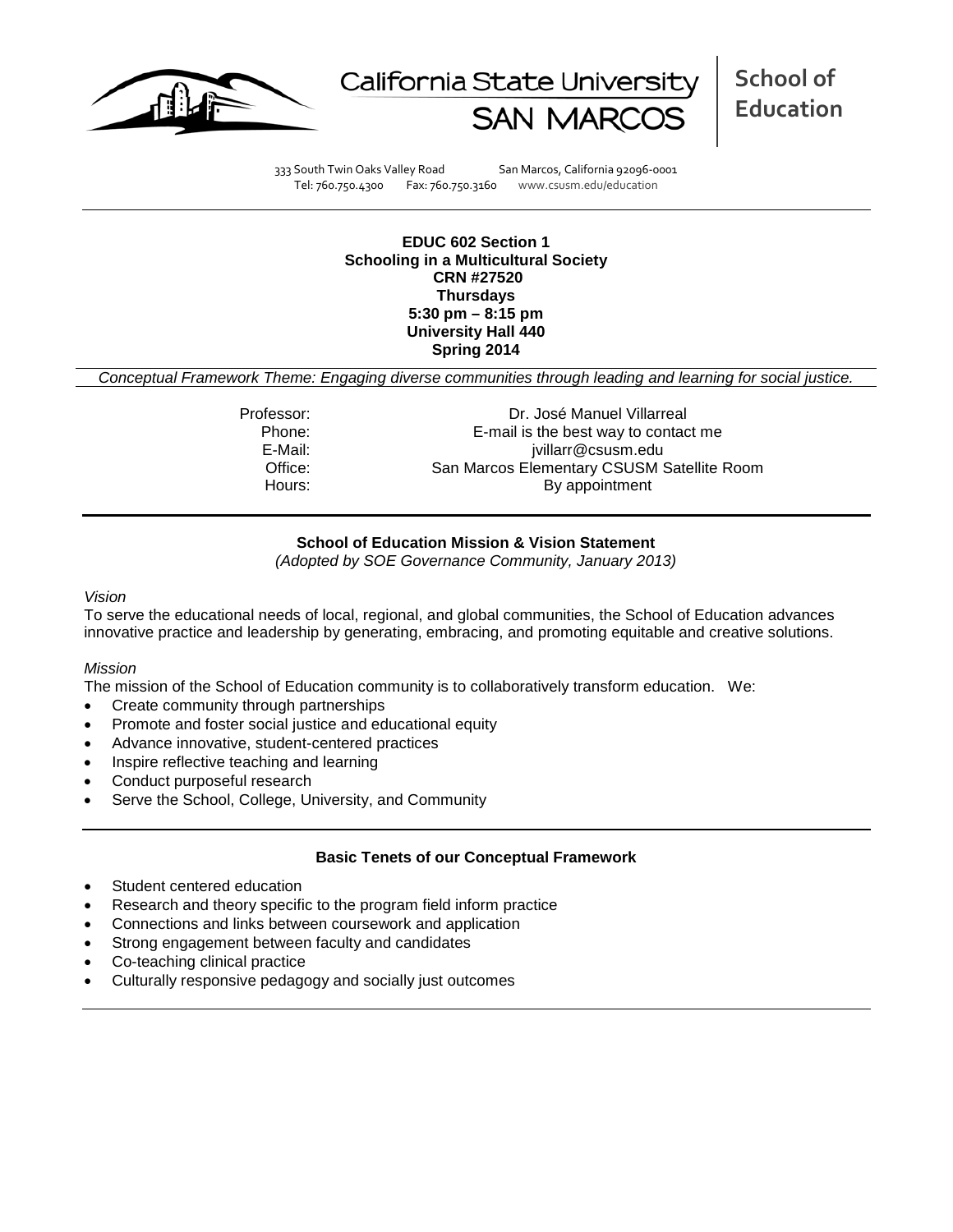## **COURSE DESCRIPTION**

An introduction to issues of schooling in a multicultural society. Includes an overview of multicultural education and address areas of study such as: culture and cognition, diversity and exceptionality, intercultural communication, cross-cultural competence, the psychology of personal prejudice, and curriculum and teaching in multicultural contexts.

## **Course Prerequisites**

Consent of Program Coordinator

## **Course Objectives**

The objectives of this course are fourfold:

- Expand and nuance students' knowledge about the diversity represented in today's schools and the communities in which we live;
- Provide a safe environment for reflection on, and discussion of, the complex ways in which pluralism is a part of educational contexts;
- Prepare educators to provide equitable educational opportunities to all students;
- Provide support to all students who represent national, state, and regional diversity.

## **Unique Course Requirements**

This course is aligned to the following standard for the California Teachers of English Learners (CTEL) Certificate Program:

#### *Standard 9: Culture and Cultural Diversity and Their Relationship to Academic Achievement*

The program develops both broad and deep understanding of contemporary and historical concepts, issues, and perspectives related to culture and cultural diversity in California and the United States, The coursework addresses concepts and definitions of culture, including universal features of cultures (e.g., ethnocentrism, acculturation, cultural pluralism and congruence, intra-group and intergroup differences, impact of geography on cultural forms and practices). The coursework requires candidates to explore how cross-cultural contact and acculturation are affected by issues of power and status, psychological and social-emotional issues, and by social and economic factors. The program requires candidates to develop an understanding of major demographic trends related to linguistic and cultural diversity, as well as current trends and features of migration and immigration in California and in the United States. The coursework teaches candidates to develop conceptual understanding and requires them to demonstrate applied knowledge of cultural similarities and differences in communication styles, strategies for fostering positive cross-cultural interactions among culturally diverse students, and challenges involved in cultural contact. The coursework also requires candidates to analyze how this knowledge can be directly applied to instruction of English Learners in order to support student development and learning.

#### *Standard 10: Culturally Inclusive Instruction*

The program provides candidates with conceptual understanding of culturally inclusive instruction and the important role that culture plays in school and classroom settings, and teaches candidates strategies on how to acquire in-depth knowledge of English learners' home cultures and cultural experiences. The program requires candidates to examine their own cultural beliefs, attitudes, and assumptions and how this assumptions impact student learning and achievement. The coursework has candidates demonstrate how to apply this knowledge to create culturally inclusive learning environments in the classroom and school (e.g., setting high expectations for all students, having high levels of respect for cultural and linguistic diversity). The program teaches candidates how to apply culturally responsive practices that involve families and the community in decision-making processes and in students' learning. The program requires candidates to demonstrate understanding of the features, goals, and outcomes of different approaches to multicultural curriculum and how to implement strategies that reflect an inclusive approach with regard to students cultural and language backgrounds. Candidates are taught how to apply knowledge of culturally influenced learning styles and to apply knowledge of English learners' cultural backgrounds and experiences to instructional planning and implementation.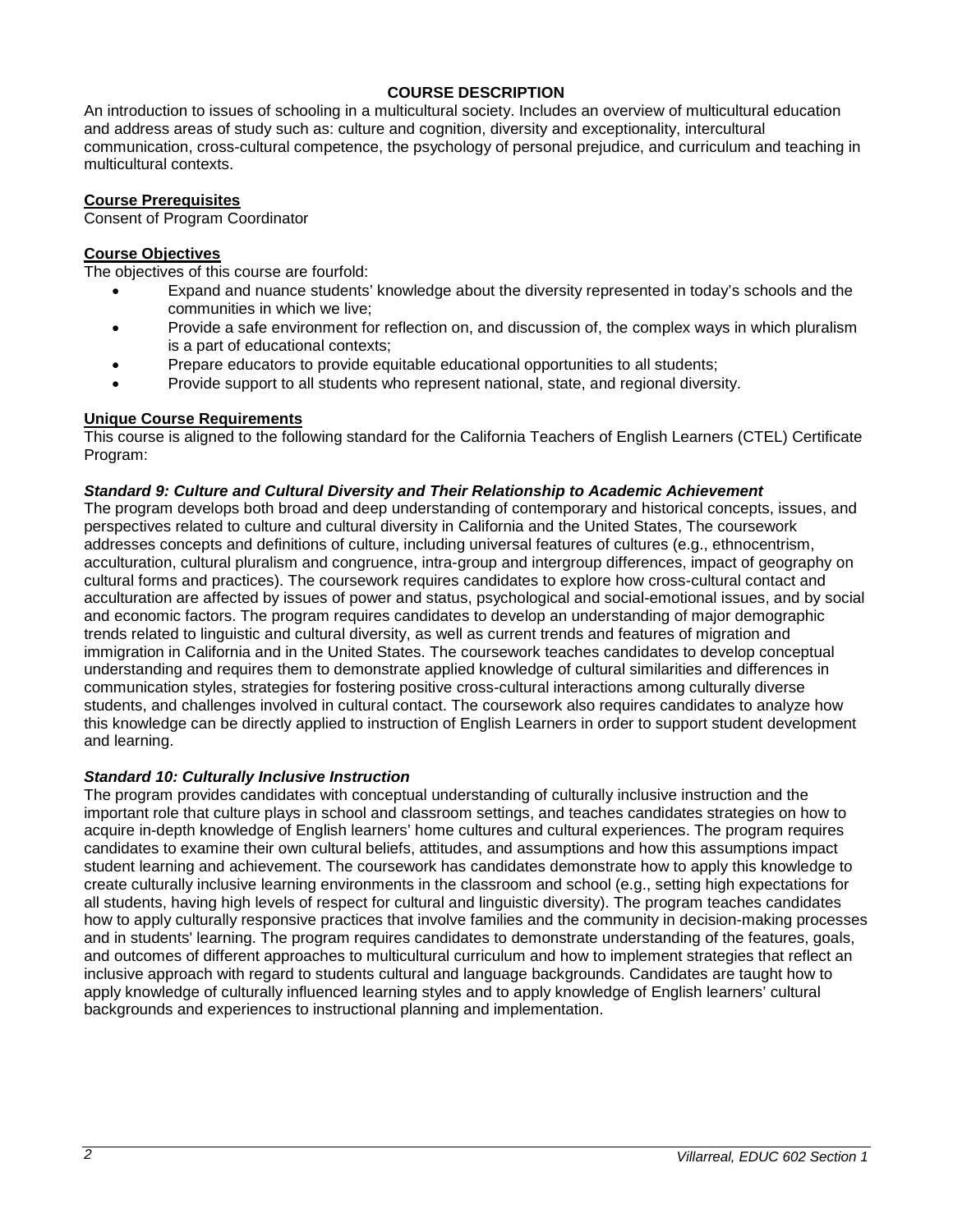## **Required Texts**

Gay, G., (2010). *Culturally Responsive Teaching: Theory, Research, and Practice (Multicultural Education Series.* Teacher College Press. ISBN-10: 0807750786

Lindsey, R., Robins, K., Terrell, R. (2009). *Cultural Proficiency A Manual for School Leaders*.Corwin. ISBN 141296363X

Wink, J. (2011). *Critical Pedagogy: Notes from the Real World*. Forth Edition. Boston, MA: Pearson / Allyn & Bacon. ISBN 13-978-0-13-702873-3

American Psychological Association (2009). *Publication Manual of the American Psychological Association.* ISBN: 978-1-4338-0561-5.

## **STUDENT LEARNING OUTCOMES**

#### **Assessment of Professional Dispositions**

Assessing a candidate's dispositions within a professional preparation program is recognition that teaching and working with learners of all ages requires not only specific content knowledge and pedagogical skills, but positive attitudes about multiple dimensions of the profession. The School of Education has identified six dispositions – social justice and equity, collaboration, critical thinking, professional ethics, reflective teaching and learning, and life-long learning—and developed an assessment rubric. For each dispositional element, there are three levels of performance - *unacceptable*, *initial target*, and *advanced target*. The description and rubric for the three levels of performance offer measurable behaviors and examples.

The assessment is designed to provide candidates with ongoing feedback for their growth in professional dispositions and includes a self-assessment by the candidate. The dispositions and rubric are presented, explained and assessed in one or more designated courses in each program as well as in clinical practice. Based upon assessment feedback candidates will compose a reflection that becomes part of the candidate's Teaching Performance Expectation portfolio. Candidates are expected to meet the level of *initial target* during the program.

## **School of Education Attendance Policy**

Due to the dynamic and interactive nature of courses in the School of Education, all candidates are expected to attend all classes and participate actively. At a minimum, candidates must attend more than 80% of class time, or s/he may not receive a passing grade for the course at the discretion of the instructor. Individual instructors may adopt more stringent attendance requirements. Should the candidate have extenuating circumstances, s/he should contact the instructor as soon as possible. *(Adopted by the COE Governance Community, December, 1997).*

#### **Students with Disabilities Requiring Reasonable Accommodations**

Candidates with disabilities who require reasonable accommodations must be approved for services by providing appropriate and recent documentation to the Office of Disable Student Services (DSS). This office is located in Craven Hall 4300, and can be contacted by phone at (760) 750-4905, or TTY (760) 750-4909. Candidates authorized by DSS to receive reasonable accommodations should meet with their instructor during office hours or, in order to ensure confidentiality, in a more private setting.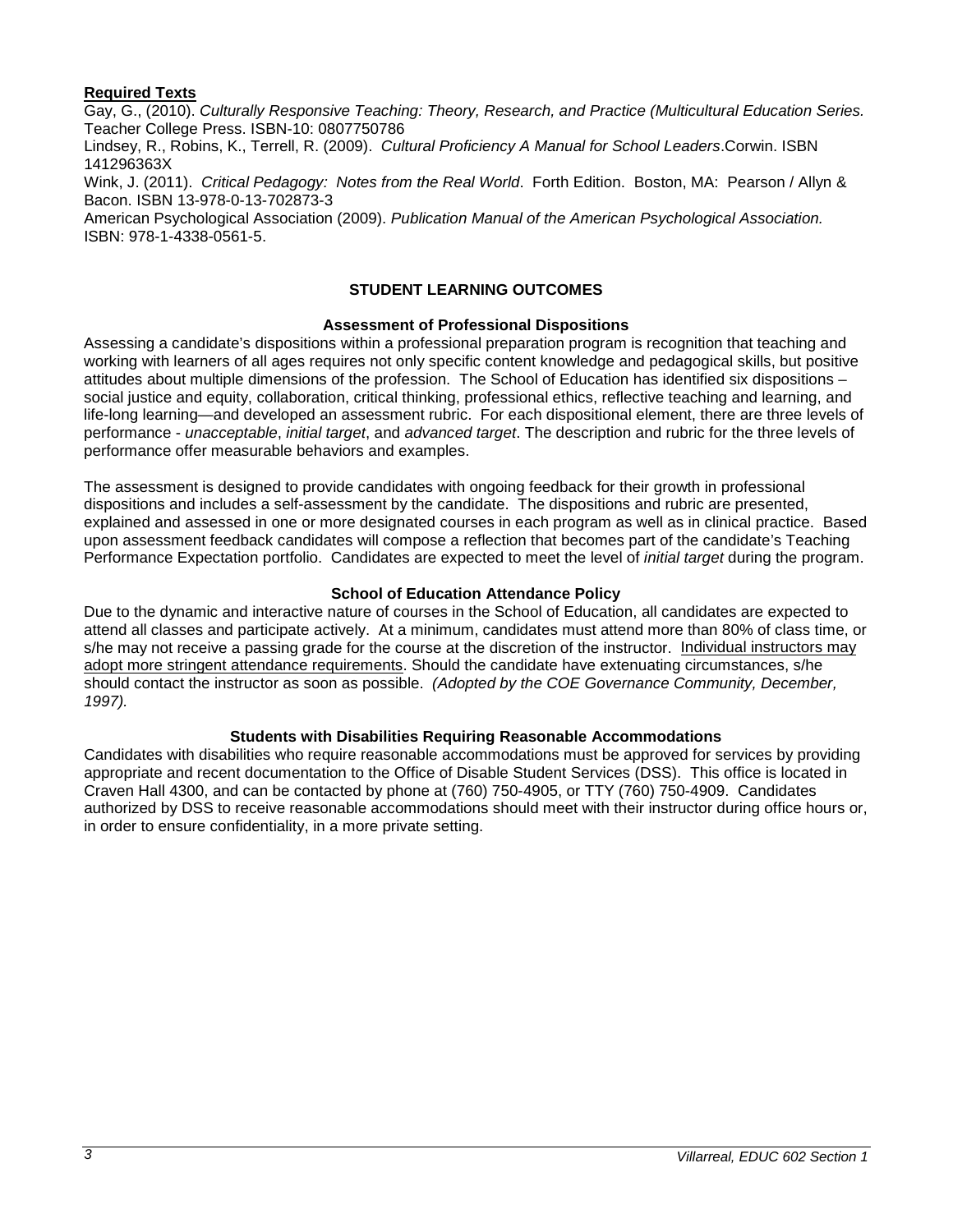*Population:* Select a group of ethnically and linguistically diverse students in a grade level who have attended your school for at least three years. Do a review of their school history and success or lack of success.

# *4 Villarreal, EDUC 602 Section 1*

## **COURSE REQUIREMENTS**

| <b>Class Participation</b>                                | 10 points |
|-----------------------------------------------------------|-----------|
| <b>Discussion Leader / On-Line Reading Discussions</b>    | 15 points |
| <b>Multicultural / Social Justice "Hot Topics"</b>        | 10 points |
| <b>ELD Literacy Intervention Plan</b>                     | 20 Points |
| <b>Multicultural Resources / Annotated Bibliographies</b> | 20 points |
| <b>Critical Pedagogy/Social Justice Action Plan</b>       | 25 Points |

## **1. Class Participation** 10 points

You are expected to attend all class sessions and participate actively in discussions and activities both on-line and in-class. In order to do so, you are expected to complete all required readings by the assigned date. *Missing more than one class, in person or on-line will result in a lower grade.* Being consistently late and/or leaving class early can also lower your grade. These measures should be viewed as taking appropriate individual responsibility for one's own learning in a democratic, collaborative and reciprocal-learning environment.

## **2. Discussion Leader / On-Line Reading Discussions 15 points**

Individually or in pairs, students will lead a class discussion on assigned readings, choosing the aspects they wish to highlight in the readings for the discussion. *Each student or pair of students will write out 1-2 questions that reference the assigned reading to post to Cougar Course website to lead their discussion.* Students may be asked to be discussion leaders multiple times during the semester. *Discussion Leader: 5 points / Participation in On-Line Discussions: 10 points*

## **3. Multicultural / Social Justice "Hot Topics" 10 points**

Individually or in pairs, students will have the opportunity to present a "hot topic" in the area of multicultural education / social justice and equity of their choosing to the class. You might consider a hot topic that is going on at your school site (for example, the achievement gap) and look at what is being said about this topic from multiple perspectives. Information provided in your presentation may help class members clarify the direction of their annotated bibliography or impact their social justice action plans.

You can find ideas for hot topics on the following websites:

| ERIC Database                                                                           |  |  |  |  |
|-----------------------------------------------------------------------------------------|--|--|--|--|
| www.library.csusm.edu                                                                   |  |  |  |  |
|                                                                                         |  |  |  |  |
| Posting an MCE/SJE "hot topic (with question):" 5 points / Participation in the On-line |  |  |  |  |

[www.rethinkingschools.com](http://www.rethinkingschools.com/)

## *Posting an MCE / SJE "hot topic (with question):" 5 points / Participation in the On-line Discussion: 5 points*

North County Times [www.nctimes.com](http://www.nctimes.com/)

Rethinking Schools

## **4. ELD Literacy Intervention Plan 20 Points**

**Components of the project**

CA Dept. of Education [www.cde.ca.gov](http://www.cde.ca.gov/)

Education Week [www.edweek.com](http://www.edweek.com/)

The purpose for this assignment is for you to look at student achievement of culturally and linguistically diverse students over time to determine what happens to students within a system. The purpose is not to examine and criticize your school district. It is to look at opportunities made available to or denied children who are culturally and linguistically diverse.

San Diego Union Tribune [www.signonsandiego.com](http://www.signonsandiego.com/)

Teaching Tolerance [www.tolerance.org](http://www.tolerance.org/)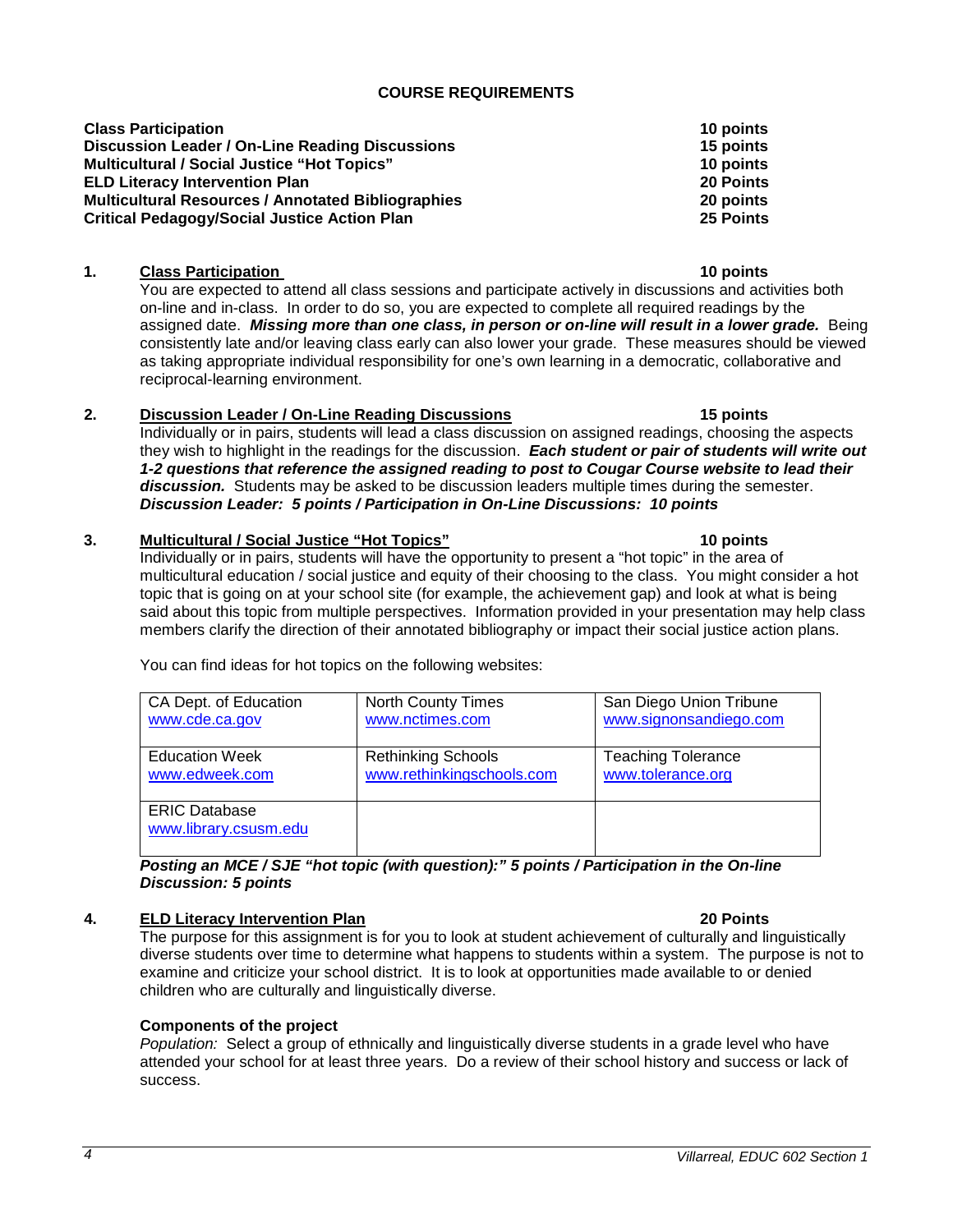*Data collection*: Consider the following:

- Testing process when the children entered school. Were they tested? Which test was used? Tested in their primary Language? In English? What were the scores? What do the scores mean?
- Placement issues. Where were the children placed? What kinds of classrooms?
- Services received: What kind of services did the children receive? Were any referred to Special Education? Why? Are any in the SST process? Why? How many have been placed in special education?
- Re-classification: Were the children ever re-classified? What process was followed and is typically followed in your district?
- Look at the grades the children received over three years and look for patterns in terms of achievement. Match the history of each child with the present achievement of each child. Are there differences? What growth occurred? Have their CELDT scores increased? Plateaued?
- Analyze the data that you have collected and discuss how these students have progressed through the system.
- Factors of retention: Were these students retained? How many? Why?

*Details*: Develop a literacy (listening, reading, writing and oral) plan for these children. What would you do to ensure equal access to grade level curriculum for these children? How will the state adopted materials be used to support academic growth? What additional support do these students need? How will you ensure that will happen? What support and accountability will be necessary to ensure equal access and success?

#### *Successful completion of this assignment fulfills the following requirements:*

- *1. CTEL Standards 9 and 10. Students must post this assignment to their CTEL Portfolio as evidence they have met these standards.*
- *2. "Add On" Level I Mild/Moderate and Moderate/Severe Education Specialist Credential for candidates who do not hold a SB 2042 preliminary credential or a CLAD certificate to fulfill CCTC requirements to authorized the candidate to provide to English learners 1) instruction for English language development and 2) specifically designed content instruction delivered in English.*
- *3. The Reading Certificate requirements for Literacy masters students.*

#### **5. Multicultural Resources / Annotated Bibliographies 20 points**

Each student will collect **3-4 peer-reviewed (minimum) multicultural resources** related to your area of emphasis. The multicultural resources you collect can be used as a basis for your thesis or project, or can focus on a specified topic which you can use in your classrooms, schools, and communities. Students will write an annotated bibliography for each resource using APA-style reference format which includes:

- **A brief description of the study**
- **Participants, setting and procedures of the study**
- Methods used to collect data
- **Results of the study**
- Your analysis of the study

Each student will share his/her annotations with everyone in the class - a hardcopy for a gallery walk presentation, and electronically through the EDUC 602 course website.

#### **6. Critical Pedagogy/Social Justice Action Plan 25 Points**

Your final project is to develop an individual professional action that specifically addresses your new understandings of critical pedagogy in relation to schooling in a multicultural society. Hopefully our readings of critical pedagogy will bring to the table new questions and concerns about your classroom, your students, your school, your district, or your overall professional work. Based on these questions, develop a specific action plan that you could enact in your professional role. Our discussions throughout the semester should help you identify issues about your classroom, your students, your school, your district, the community and/or your overall professional work. Based on the issue you "name," you will develop a specific action plan that you can enact as a professional educator working towards social justice and equity.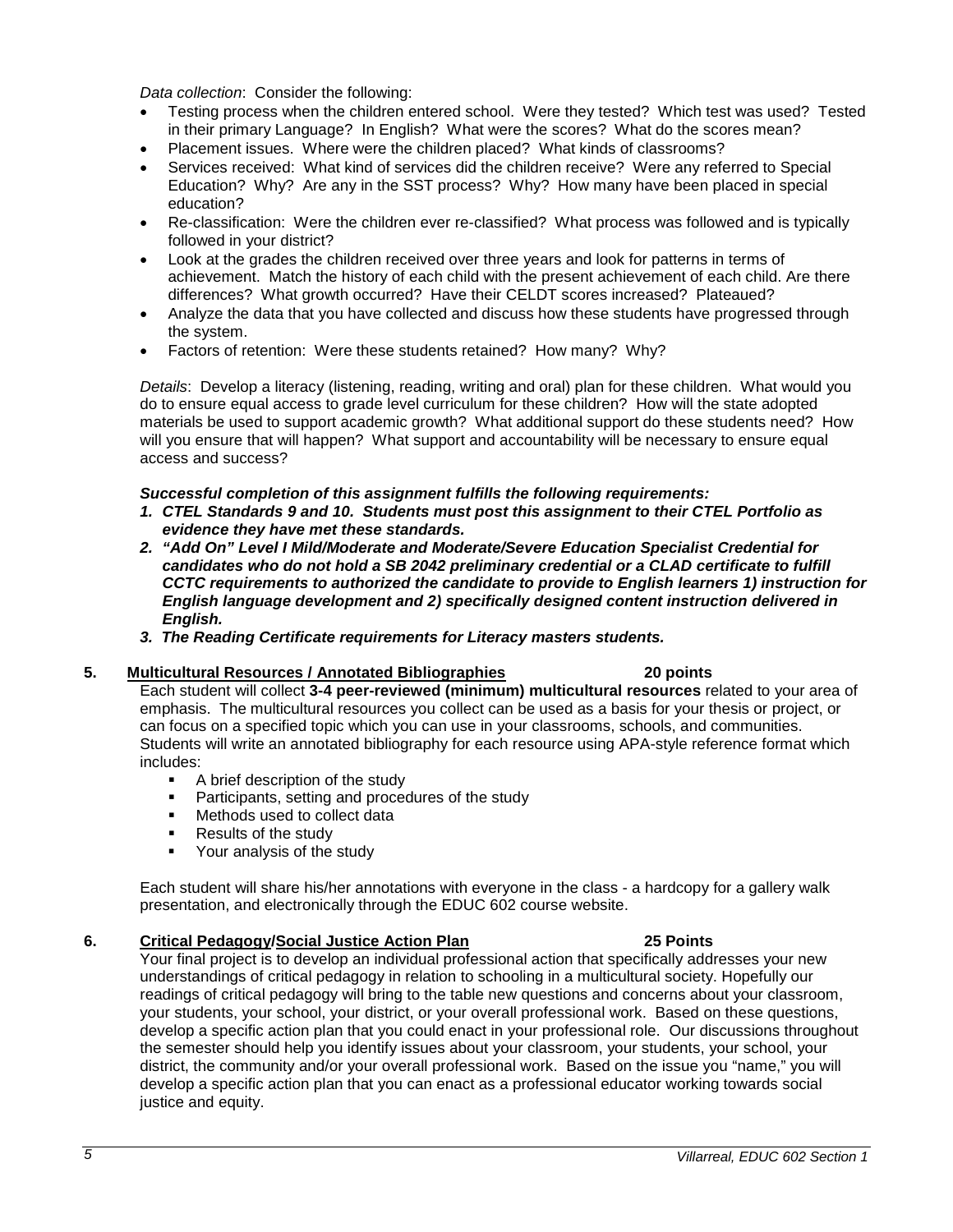Your final paper will consist of a 3-4 page paper discussing the issue you have identified (to name), your thoughts, research, discussion on the issue (to reflect critically) and a detailed description of your action plan (to act).

## **Grading Standards**

All students are expected to participate in class activities and demonstrate reflective learning. It is important that students are well-prepared for course sessions by completing the readings and assignments scheduled BEFORE each class session.

All assignments are to be submitted on the due date. **Assignments not handed in on the due date will lose 10% of earned credit per day.** Assignments should adhere to APA style (see above Graduate Writing Requirement) submitted electronically on Moodle.

| $194 - 100 = A$   90 - 93 = A -   87 - 89 = B +   84 - 86 = B   80 - 83 = B - |  |  |
|-------------------------------------------------------------------------------|--|--|
| $1 \quad 77-79 = C + 1 \quad 73-76 = C 1 \quad 70-73 = C$                     |  |  |

## **All University Writing Requirement**

Every course at the university must have a writing requirement of at least 2500 words. Writing in this course will be completed by each candidate with various tasks, but not limited to: reflecting peer-to-peer online, designing class presentations and reflection sessions during class.

#### **CSUSM Academic Honesty Policy**

"Students will be expected to adhere to standards of academic honesty and integrity, as outlined in the Student Academic Honesty Policy. All written work and oral presentation assignments must be original work. All ideas/materials that are borrowed from other sources must have appropriate references to the original sources. Any quoted material should give credit to the source and be punctuated with quotation marks.

Students are responsible for honest completion of their work including examinations. There will be no tolerance for infractions. If you believe there has been an infraction by someone in the class, please bring it to the instructor's attention. The instructor reserves the right to discipline any student for academic dishonesty in accordance with the general rules and regulations of the university. Disciplinary action may include the lowering of grades and/or the assignment of a failing grade for an exam, assignment, or the class as a whole."

Incidents of Academic Dishonesty will be reported to the Dean of Students. Sanctions at the University level may include suspension or expulsion from the University.

#### **Plagiarism:**

As an educator, it is expected that each student will do his/her own work, and contribute equally to group projects and processes. Plagiarism or cheating is unacceptable under any circumstances. If you are in doubt about whether your work is paraphrased or plagiarized see the Plagiarism Prevention for Students website [http://library.csusm.edu/plagiarism/index.html.](http://library.csusm.edu/plagiarism/index.html) If there are questions about academic honesty, please consult the University catalog.

### **Use of Technology**

Students are expected to demonstrate competency in the use of various forms of technology (i.e. word processing, electronic mail, Moodle, use of the Internet, and/or multimedia presentations). Specific requirements for course assignments with regard to technology are at the discretion of the instructor. Keep a digital copy of all assignments for use in your teaching portfolio. All assignments will be submitted online, and some will be submitted in hard copy as well. Details will be given in class.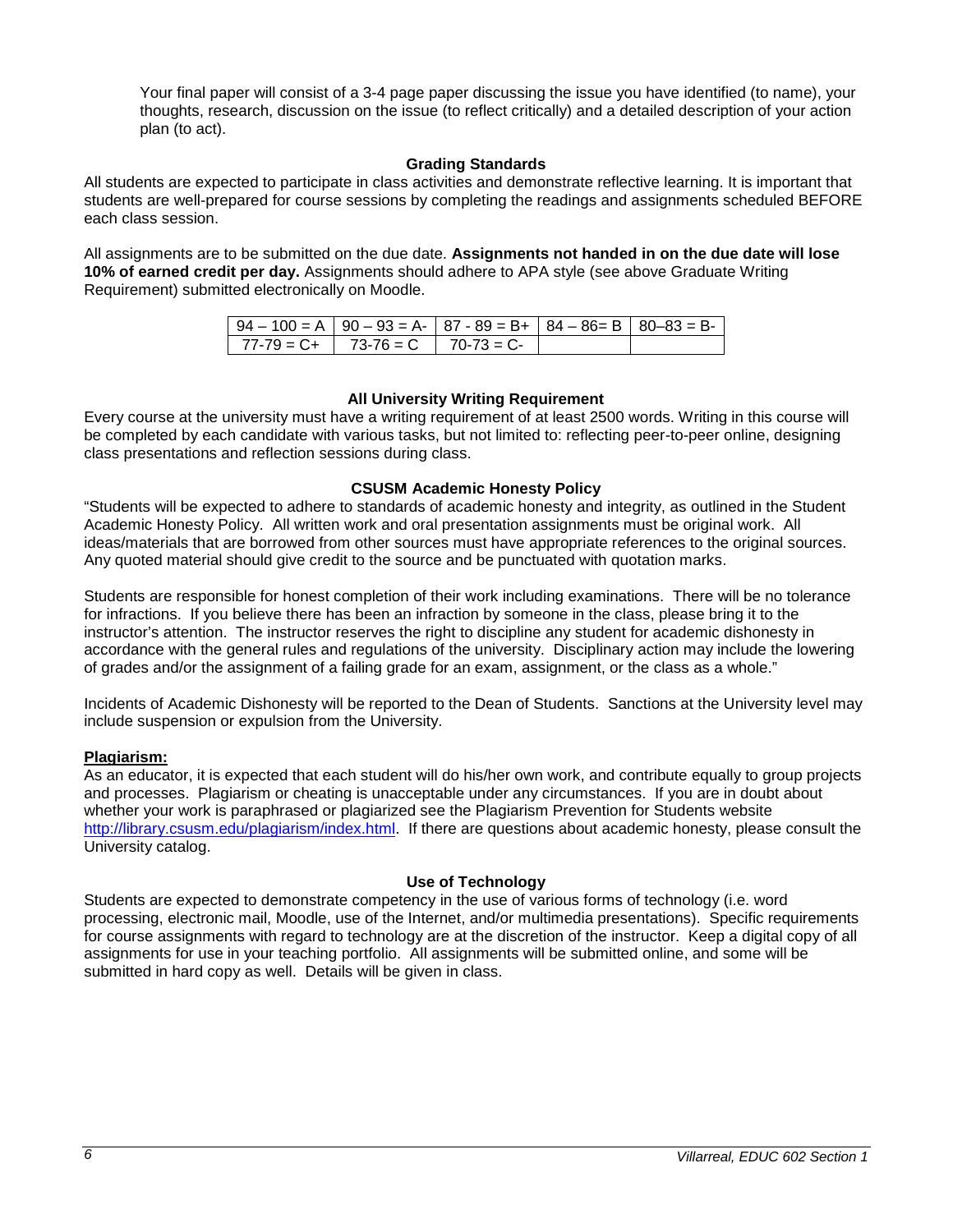### **Electronic Communication Protocol**

Electronic correspondence is a part of your professional interactions. If you need to contact the instructor, e-mail is often the easiest way to do so. It is my intention to respond to all received e-mails in a timely manner. Please be reminded that e-mail and on-line discussions are a very specific form of communication, with their own nuances and etiquette. For instance, electronic messages sent in all upper case (or lower case) letters, major typos, or slang, often communicate more than the sender originally intended. With that said, please be mindful of all e-mail and on-line discussion messages you send to your colleagues, to faculty members in the School of Education, or to persons within the greater educational community. All electronic messages should be crafted with professionalism and care.

Things to consider:

- Would I say in person what this electronic message specifically says?
- How could this message be misconstrued?
- Does this message represent my highest self?
- Am I sending this electronic message to avoid a face-to-face conversation?

In addition, if there is ever a concern with an electronic message sent to you, please talk with the author in person in order to correct any confusion.